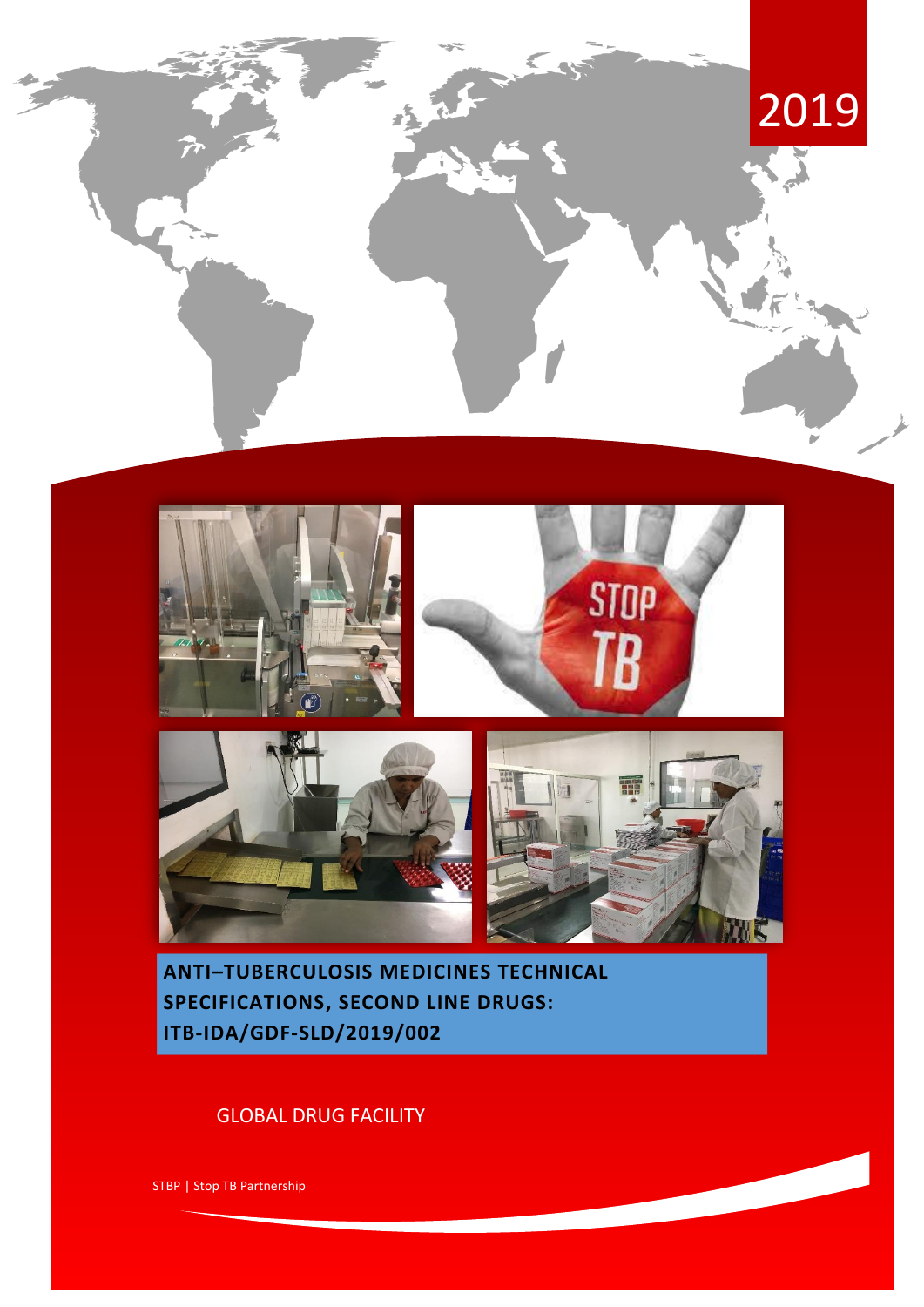# **Eligibility criteria for submission of bids for anti-tuberculosis drugs**

Only bidders with products in compliance with the GDF Quality Assurance Policy (see [http://www.stoptb.org/gdf/drugsupply/quality\\_sourcing\\_process.asp\)](http://www.stoptb.org/gdf/drugsupply/quality_sourcing_process.asp) are eligible to participate in the ITB.

The requirements are as following:

- A. Products pre-qualified by WHO under the WHO Prequalification Programme (WHO PQP)<sup>1</sup>; or
- B. Products approved by a Stringent Regulatory Authority (SRA)<sup>2</sup>;

C. In the absence of products meeting the standards "A" and "B" as above, products recommended for use through a quality risk/benefit assessment process by the Expert Review Panel (ERP)<sup>3</sup>. These products are eligible for procurement for a limited period and under the following conditions:

- 1. The Finished Pharmaceutical Product (FPP) must be manufactured at an approved site as follows:
	- o The site must have been inspected by WHO as a part of the WHO PQP (refer to [http://apps.who.int/prequal/\)](http://apps.who.int/prequal/) and found to be operating at an acceptable level of compliance with WHO Good Manufacturing Practice (GMP) for the specific product; or
	- o The sitemust have been inspected and found acceptable forthemanufacture of the specific product by SRA defined as either: an International Conference on Harmonization of Technical Requirements for the Registration of Pharmaceuticals for Human Use (ICH) member country, an ICH observer or any country whose regulatory authority is associated with an ICH member through a legally binding mutual recognition agreement; or
	- $\circ$  The site must have been inspected and found acceptable for the manufacture of the specific product by inspectors of a regulatory authority participating in the Pharmaceutical Inspection Cooperation Scheme (PIC/S)
- 2. A product approval as described under either point "A" or "B" is pending, i.e. manufacturers have submitted relevant product dossiers and the dossiers have been accepted for assessment either by WHO PQP or SRA. Approvals under point "C" shall be limited to a maximum duration of 12 months in which manufacturers should obtain approval by WHO PQP or SRA.

Note: A bid submitted for a product for which the bidder has not received regulatory approval status as per GDF Quality Assurance policy and procedures, shall not be considered for the ITB evaluation.

 $\overline{a}$ 

 $\overline{\phantom{a}}$ 

<sup>1</sup> <https://extranet.who.int/prequal/content/prequalified-lists/medicines>

<sup>2</sup> [https://extranet.who.int/prequal/sites/default/files/documents/75%20SRA%20clarification\\_February2017\\_0.pdf](https://extranet.who.int/prequal/sites/default/files/documents/75%20SRA%20clarification_February2017_0.pdf)

<sup>3</sup> [https://extranet.who.int/prequal/sites/default/files/documents/73%20ERP\\_Feb2016\\_1.pdf](https://extranet.who.int/prequal/sites/default/files/documents/73%20ERP_Feb2016_1.pdf)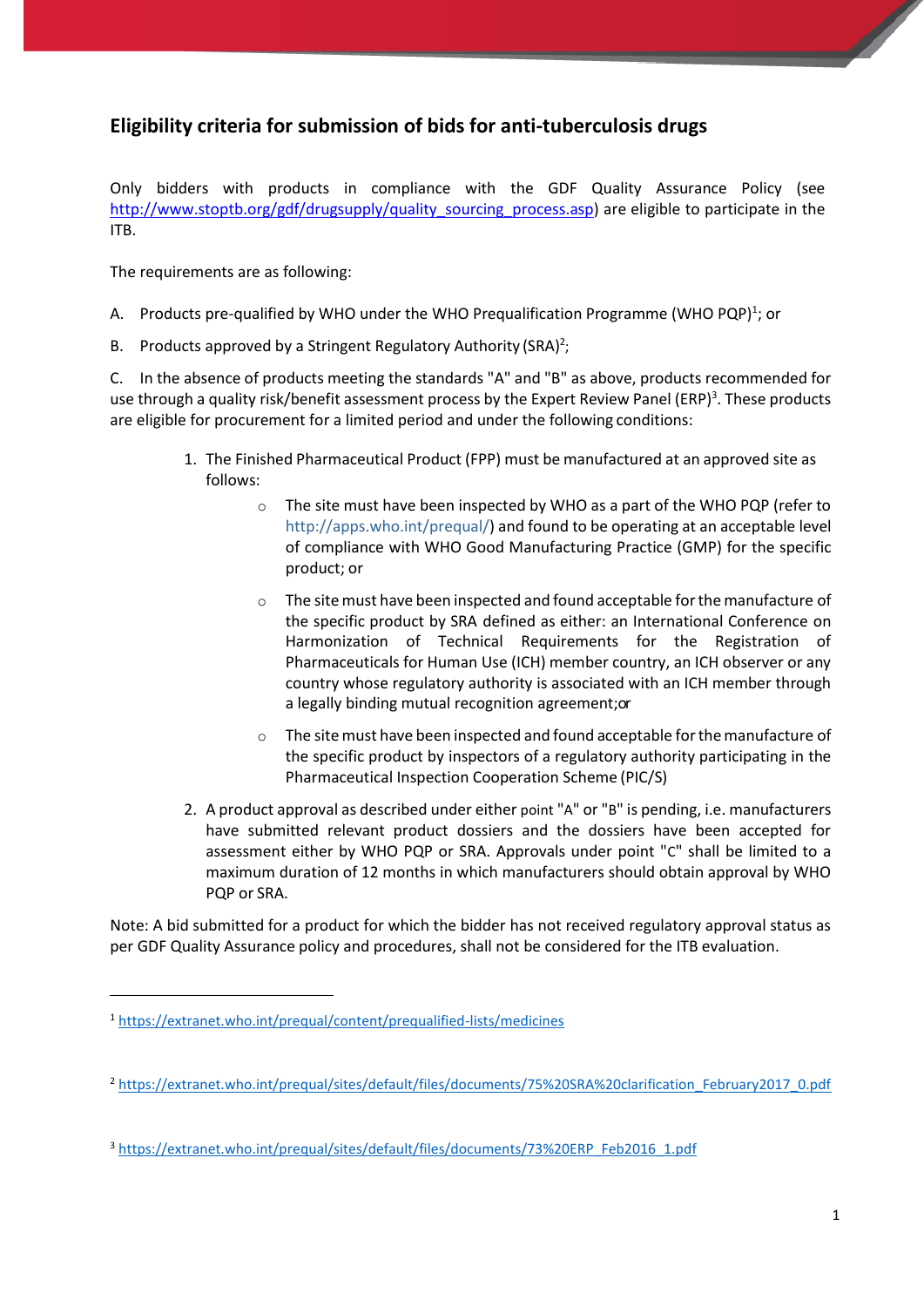## **A. SECOND LINE DRUGS**

## **SCHEDULE NO. 1:**

### **GROUP A**

## **ADULTS**

**1. ITEM No. 1: Levofloxacin 250 mg (blister)**

**General Description:** Levofloxacin 250 mg film coated tablets.

**Primary packaging**: 10 tablets/blister

**Secondary packaging:** pack of 10 blisters x 10 tablets.

**2. ITEM No. 2: Levofloxacin 500 mg (blister)**

**General Description:** Levofloxacin 500 mg film coated tablets.

**Primary packaging**: 10 tablets/blister

**Secondary packaging:** pack of 10 blisters x 10 tablets.

**3. ITEM No. 3: Levofloxacin 750 mg (blister)**

**General Description:** Levofloxacin 750 mg film coated tablets.

**Primary packaging**: 10 tablets/blister

**Secondary packaging:** pack of 10 blisters x 10 tablets.

**4. ITEM No. 4: Moxifloxacin 400 mg (blister)**

**General Description:** Moxifloxacin 400 mg film coated or scored tablets.

**Primary packaging**: 10 tablets/blister.

**Secondary packaging:** pack of 10 blisters x 10 tablets.

#### **5. ITEM No. 5: Bedaquiline 100 mg (blister/container)**

**General Description:** Bedaquiline 100 mg tablets.

**Primary packaging**: 10 tablets/blister or 100 tablets/HDPE container.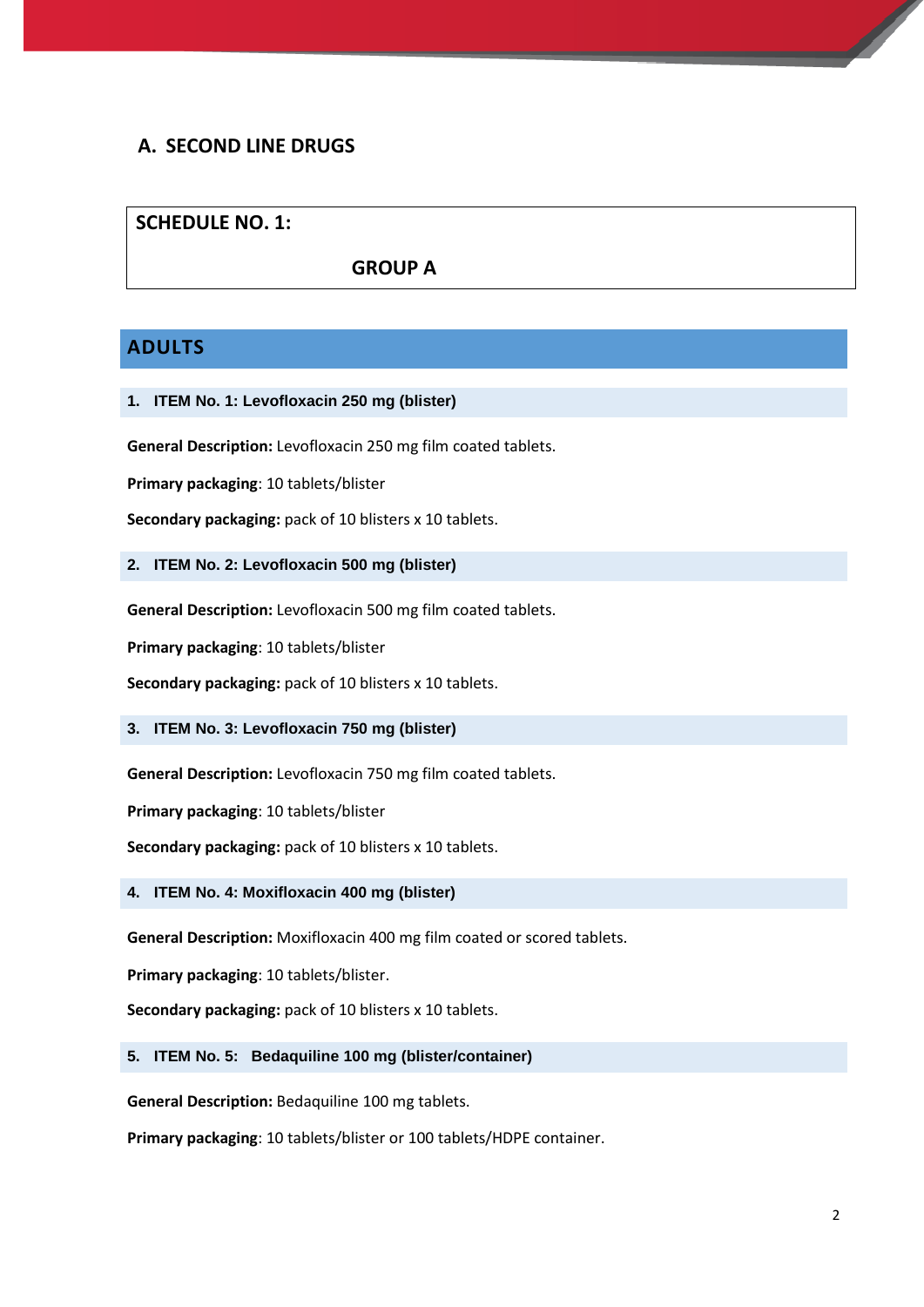**Secondary packaging:** pack of 1 blister x 10 tablets or 100 tablets/HDPE container.

**6. ITEM No. 6: Linezolid 600 mg (blister)**

**General Description:** Linezolid 600 mg film coated or scored tablets.

**Primary packaging**: 10 tablets/blister

**Secondary packaging:** pack of 1 blister x 10 tablets or 10 blisters x 10 tablets.

### **CHILDREN**

**7. ITEM No. 7: Levofloxacin 100 mg DT (blister)**

**General Description:** Levofloxacin 100 mg dispersible tablets.

**Primary packaging**: 10 tablets/blister

**Secondary packaging:** pack of 10 blisters x 10 tablets.

### **8. ITEM No. 8: Moxifloxacin 100 mg DT (blister)**

**General Description:** Moxifloxacin 100 mg dispersible tablets.

**Primary packaging**: 10 tablets/blister

**Secondary packaging:** pack of 10 blisters x 10 tablets.

### **9. ITEM No. 9: Linezolid 100 mg/5 ml (bottle)**

**General Description:** Linezolid 100 mg/5ml oral suspension.

**Primary packaging**: 1 bottle.

**Secondary packaging:** pack of 1 b ottle.

### **10. ITEM No. 10: Linezolid 150mg (blister/container)**

**General Description:** Linezolid 150 mg scored or dispersible tablets.

**Primary packaging**: 10 tablets/blister/container

**Secondary packaging:** pack of 1 blister x 10 tablets or 100 tablets/HDPE container.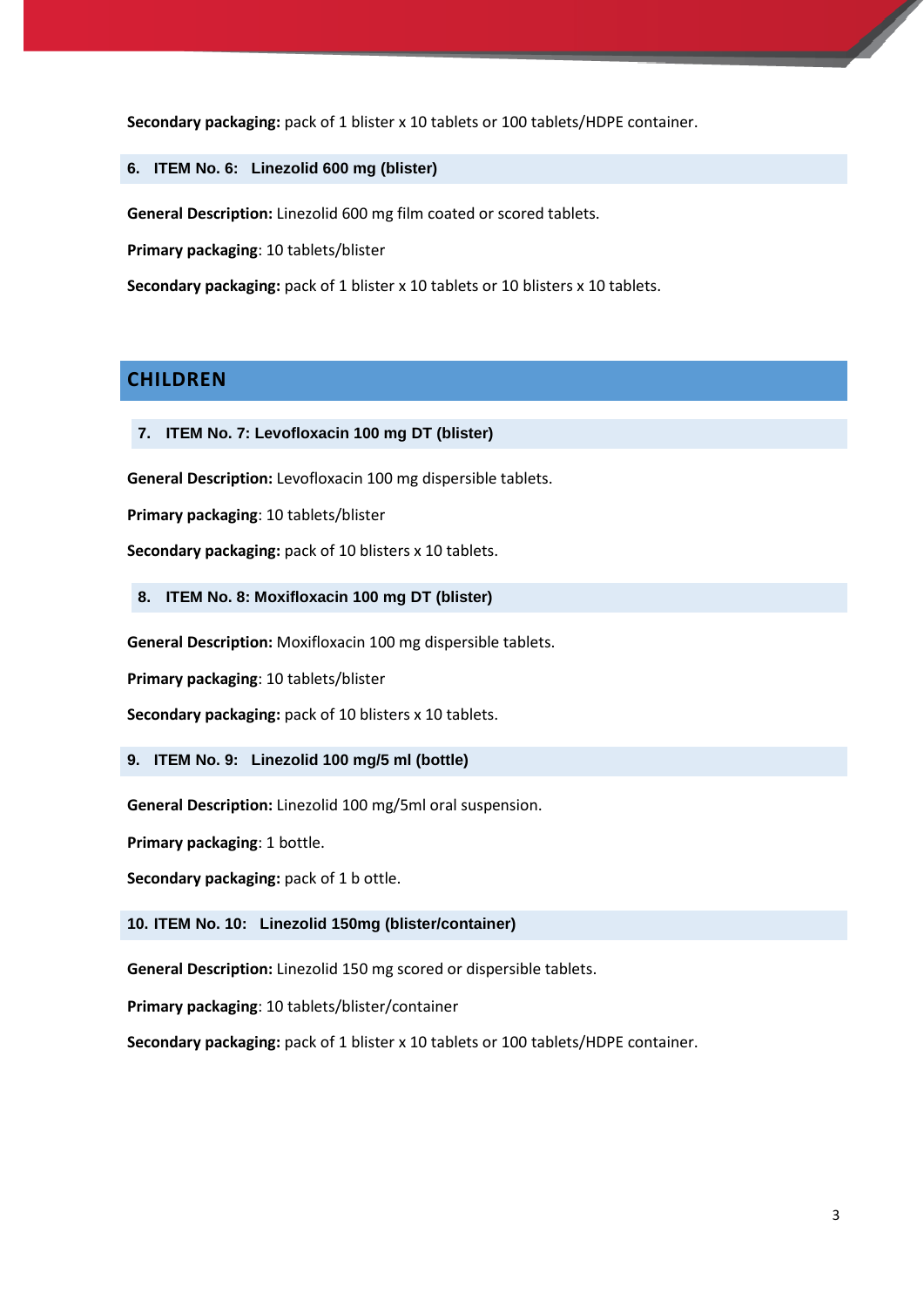### **SCHEDULE NO. 2:**

 **GROUP B**

# **ADULTS**

**11. ITEM No.1: Cycloserine 250 mg (blister)**

**General Description:** Cycloserine 250 mg capsules.

**Primary packaging**: 10 capsules/blister.

**Secondary packaging:** pack of 10 blisters x 10 capsules.

**12. ITEM No. 2: Clofazimine 100 mg (blister/container)**

**General Description:** Clofazimine 100 mg capsules or scored tablets.

**Primary packaging**: 10 capsules/blister or 100 capsules/HDPE container.

**Secondary packaging:** pack of 10 blisters x 10 capsules or 100 capsules/HDPE container.

**13. ITEM No. 3: Terizidone 250mg (blister)**

**General Description:** Terizidone 250mg capsules.

**Primary packaging**: 10 capsules/blister.

 **Secondary packaging:** pack of 10 capsules x 10 blisters.

## **CHILDREN**

**14. ITEM No.4: Cycloserine 125 mg (blister)**

**General Description:** Cycloserine 125 mg capsules.

**Primary packaging**: 10 capsules/blister.

**Secondary packaging:** pack of 10 blisters x 10 capsules.

#### **15. ITEM No.5: Clofazimine 50 mg (blister/container)**

**General Description:** Clofazimine 50 mg capsules or scored tablets.

**Primary packaging**: 10 capsules/blister or 100 capsules/HDPE container.

**Secondary packaging:** pack of 10 blisters x 10 capsules or 100 capsules/HDPE container.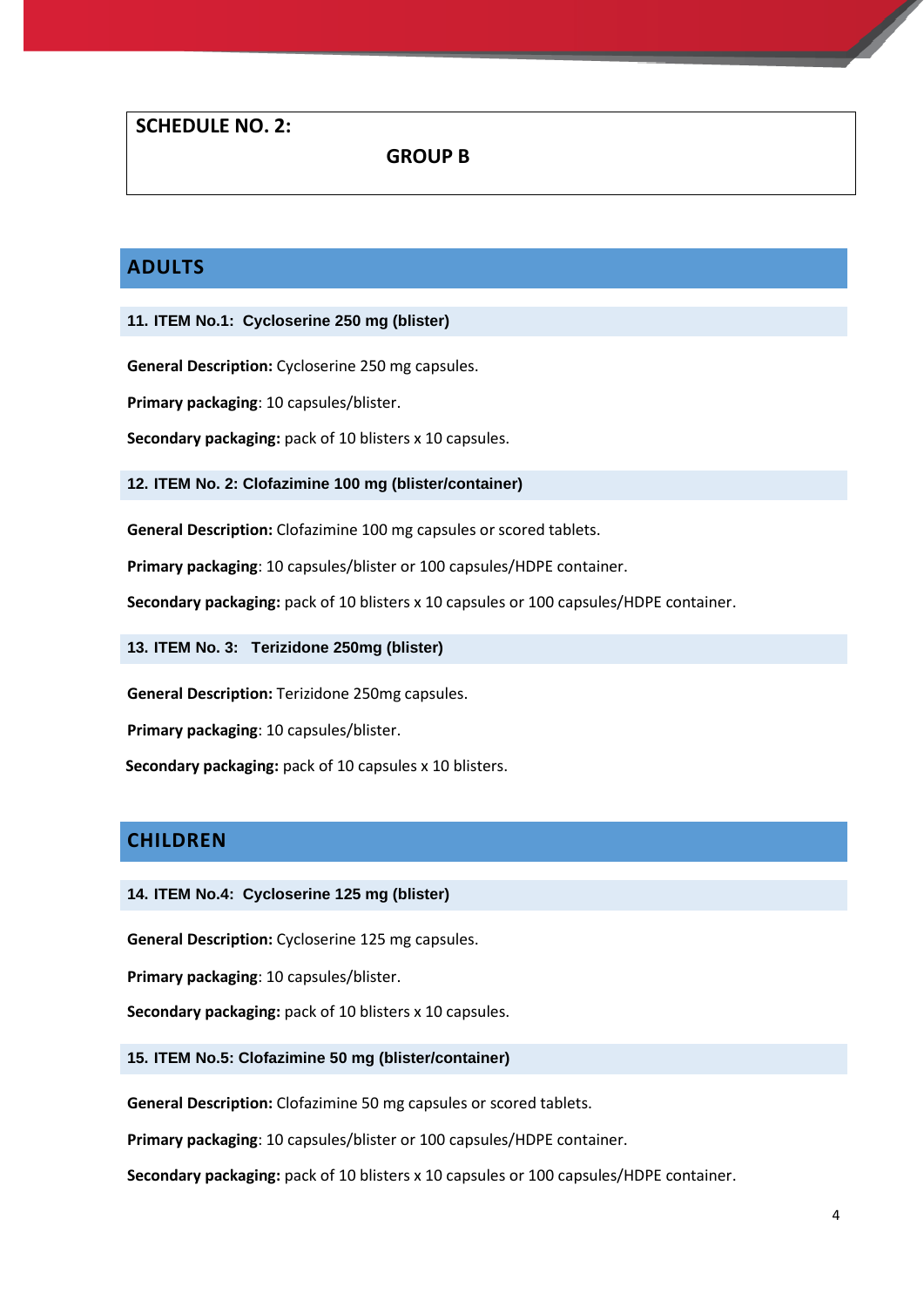## **SCHEDULE NO. 3:**

### **GROUP C**

## **ADULTS**

### **16. ITEM No. 1: Ethionamide 250 mg (blister)**

**General Description:** Ethionamide 250 mg film coated tablets

**Primary packaging**: 10 tablets/blister.

**Secondary packaging:** pack of 10 blisters x 10 tablets.

**17. ITEM No. 2: Delamanid 50 mg (blister)**

**General Description:** Delamanid 50mg tablets.

**Primary packaging**: 8 or 10 tablets/blister.

**Secondary packaging:** pack of 6 blisters x 8 tablets or 10 blisters x 10 tablets.

**18. ITEM No. 3: Prothionamide 250 mg (blister)**

**General Description:** Prothionamide 250mg film coated tablets.

**Primary packaging**: 10 tablets/blister.

**Secondary packaging:** pack of 10 blisters x 10 tablets.

**19. ITEM No. 4: Imipenem/Cilastatin 500 mg + 500 mg (vial)**

**General Description:** Imipenem/Cilastatin 500mg + 500mg powder for infusion in vials, without solvent.

**Primary packaging**: 1 vial.

**Secondary packaging:** pack of 1 x 10 vials or 1 x 100 vials.

**20. ITEM No. 5: Meropenem 1 g (vial)**

**General Description:** Meropenem 1g powder for IV infusion in vials, without solvent.

**Primary packaging**: 1 vial.

**Secondary packaging:** pack of 1 x 10 vials or 1 x 100 vials.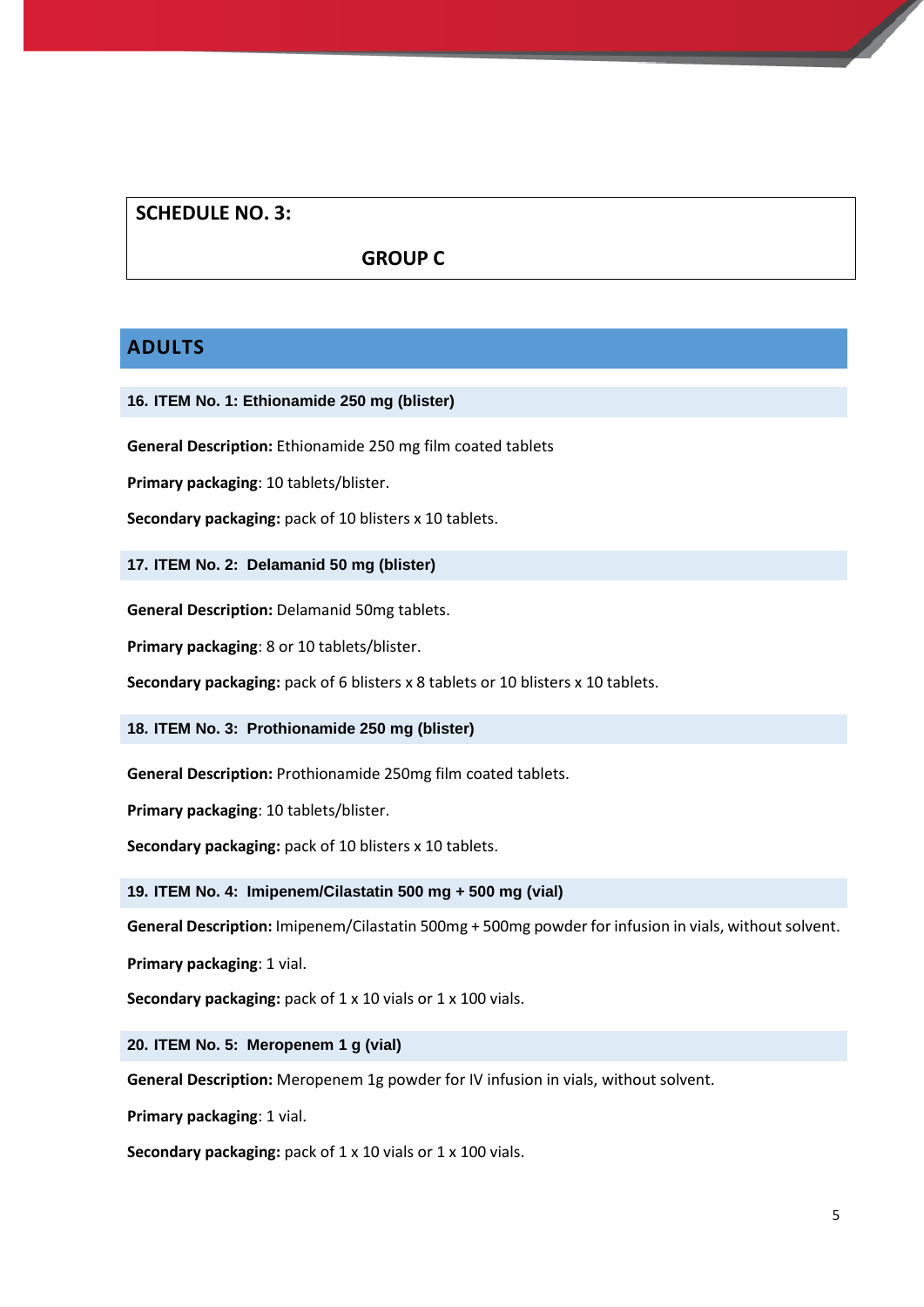### **21. ITEM No. 6: Amikacin 500 mg (ampoule)**

**General Description:** Amikacin 500 mg solution for injection in ampoule.

**Primary packaging:** 1 ampoule.

**Secondary packaging:** pack of 1x10 ampoules or 1x100 ampoules.

#### **22. ITEM No. 7: Streptomycin 1g (vial)**

**General Description:** Streptomycin 1g powder for injection in vials, without solvent.

**Primary packaging:** 1 vial.

**Secondary packaging:** pack of 1x10 vials or 1x100 vials.

**23. ITEM No. 8: PAS Acid 4 g (sachet)**

**General Description:** P-aminosalycilic (PAS) acid 4 g granules in sachet.

**Primary packaging**: 1 sachet.

**Secondary packaging: pack of 1 x 30 sachets.** 

**24. ITEM No. 9: PAS Sodium 4 g (sachet)**

**General Description:** P-amino-salicylate (PAS) sodium 4 g granules/powder in sachet.

**Primary packaging**: 1 sachet.

**Secondary packaging:** pack of 1 x 30 sachets or 25 sachets.

### **CHILDREN**

**25. ITEM No. 10: Ethionamide 125 mg DT (blister)**

**General Description:** Ethionamide 125 mg dispersible tablets.

**Primary packaging**: 10 tablets/blister.

**Secondary packaging:** pack of 10 blisters x 10 tablets.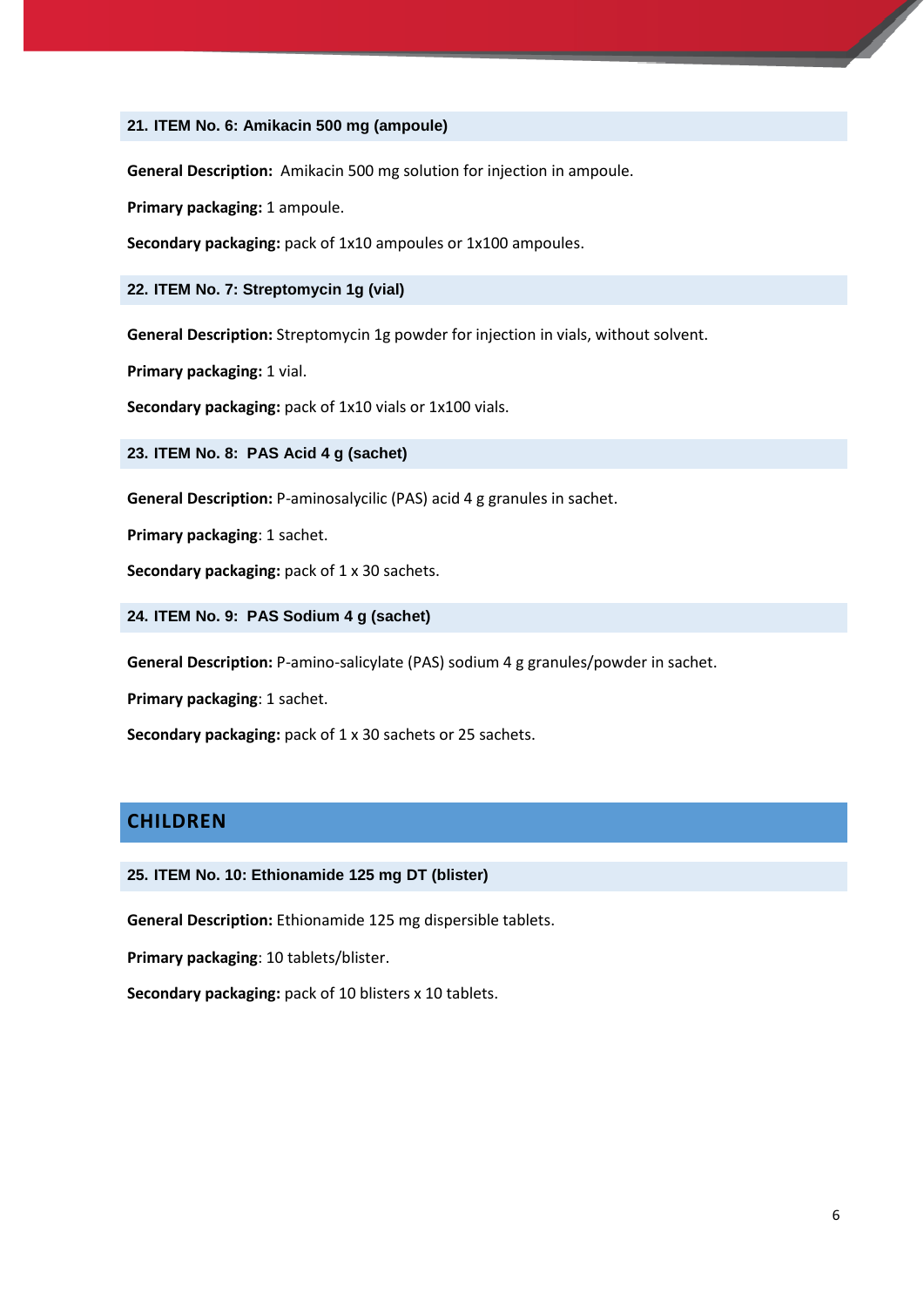### **SCHEDULE NO. 4:**

## **OTHER ADD-ON AGENTS**

## **ADULTS**

**26. ITEM No. 1: Amoxicillin / Clavulanic acid 500 mg + 125 mg (blister)**

**General Description:** Amoxicillin/Clavulanic acid 500mg +125mg tablets.

**Primary packaging**: 10 or 15 tablets/blister.

**Secondary packaging:** pack of 10 blisters x 10 tablets or 1 blister x 15 tablets.

**27. ITEM No.2: Amoxicillin / Clavulanic acid 875 mg + 125 mg (blister)**

**General Description:** Amoxicillin/Clavulanic acid 875mg +125mg tablets.

**Primary packaging**: 10 tablets/blister.

**Secondary packaging:** pack of 10 blisters x 10 tablets.

**28. ITEM No. 3: Capreomycin 1g (vial)**

**General Description:** Capreomycin 1 g powder for injection in vial, without solvent.

**Primary packaging:** 1 vial.

**Secondary packaging: pack of 1 or 1x 10 vials.** 

**29. ITEM No. 4: Kanamycin 1g (vial)**

**General Description:** Kanamycin 1g powder for injection in vial, without solvent.

**Primary packaging:** 1 vial.

**Secondary packaging: pack of 1 or 1x10 vials.** 

**30. ITEM No. 5: Kanamycin 1g (ampoule)**

**General Description:** Kanamycin 1g solution for injection in ampoule.

**Primary packaging:** 1 ampoule.

 **Secondary packaging:** pack of 1 or 1x10 ampoules.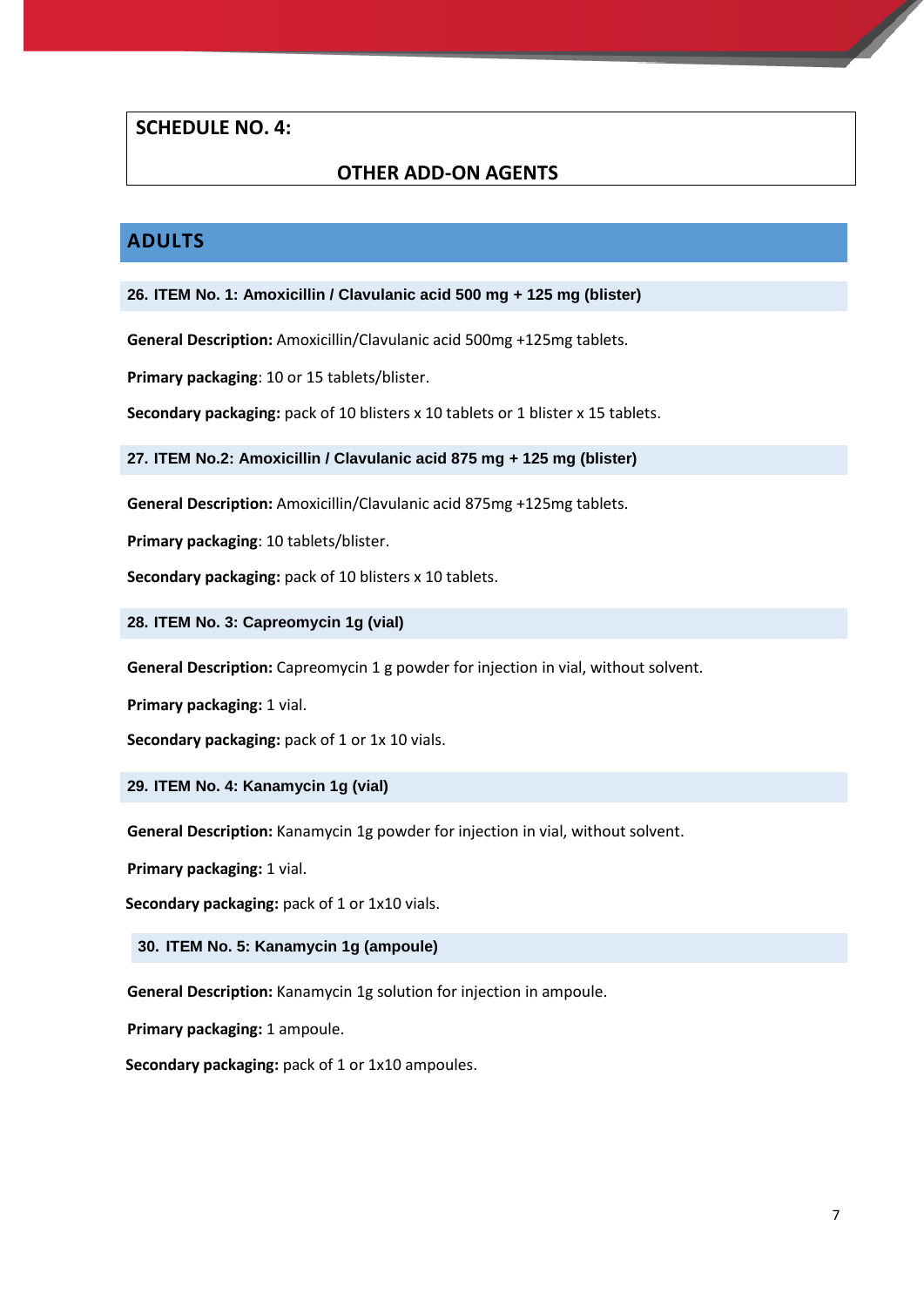#### **31. ITEM No. 6: Water for Injection 5ml ampoule/vial**

**General Description:** Water for injection, sterile, 5mL ampoules/vial

**Primary packaging:** ampoule/vial

**Secondary packaging**: pack of 100 ampoules

**32. ITEM No. 7: Hypodermic AD syringe with re-use prevention feature, 5 ml with needle (21G, 22G or 23G) and Safety Box for used syringes, 5L**

**General Description of syringes:** Hypodermic automatic disabling (AD) syringes with re-use prevention feature, capacity of 5mL, sterile, with needle on top or bi-packed for reconstitution and injection.

Technical Specifications for syringe and needle:

5mL Sterile, Auto Disable Syringe with 0.2ml graduation, in polypropylene, with Re-Use prevention feature, conform to ISO 7886-4, CE Marked Certificate with needle 21G x 1 1/2", 22G x 1" 1.5" and23G x 1" 1.5" mounted on top or bi-packed, stainless steel, plastic base and protecting cap. Packed in a sterile pack.

**Packaging:** 100 pieces in a box. Each syringe and needle packed in an individual sterile peel-off pack. Product information on the individual pack: name of the manufacturer; type of product and main characteristics; expiry date; lot number; the word "sterile" or equivalent harmonized symbol, the words "check the integrity of the individual sterilization protection before use" (if space allows), "for single use", CE marking. Information for storage conditions as appropriate.

**General Description of Safety boxes:** Safety box for used syringes/needles, 5L

Technical Specifications for Safety box:

Puncture resistant containers for collecting and disposing of minimum 100 used AD syringes/ needles. Complies with WHO Performance specification E10/IC.2.

**Packaging:** 25 boxes in one carton flat-packed for ease of shipment and storage. For construction at the field level.

**33. ITEM No. 8: Hypodermic AD syringes with re-use and sharp injury prevention (RUP/SIP) features, 5ml with needle (21G, 22G or 23G) and Safety Box for used syringes, 5L**

**General Description of syringes:** Hypodermic automatic disabling (AD) syringes with re-use prevention and sharp injury prevention features, capacity of 5mL, sterile, with attached retractable needle or bipacked for reconstitution and injection.

#### Technical Specifications for syringes:

5mL sterile Auto Disable Syringe with 0.2 ml graduation, in polypropylene, with Re-Use Prevention and Sharp Injury Prevention, conform to ISO 7886-4, with CE Marked Certificate, with retractable or bipacked needle 21G x1" or 1 ¼", 23G x 1 ¼" and 23G x 1, Packed in a sterile blister pack.

Packaging: 100 pieces in a box. Each syringe and needle packed in an individual sterilized peel-off pack. Product information on the individual pack: name of the manufacturer; type of product and main characteristics; expiry date; lot number; the word "sterile" or equivalent harmonized symbol, the words "check the integrity of the individual sterilization protection before use" (if space allows), "for